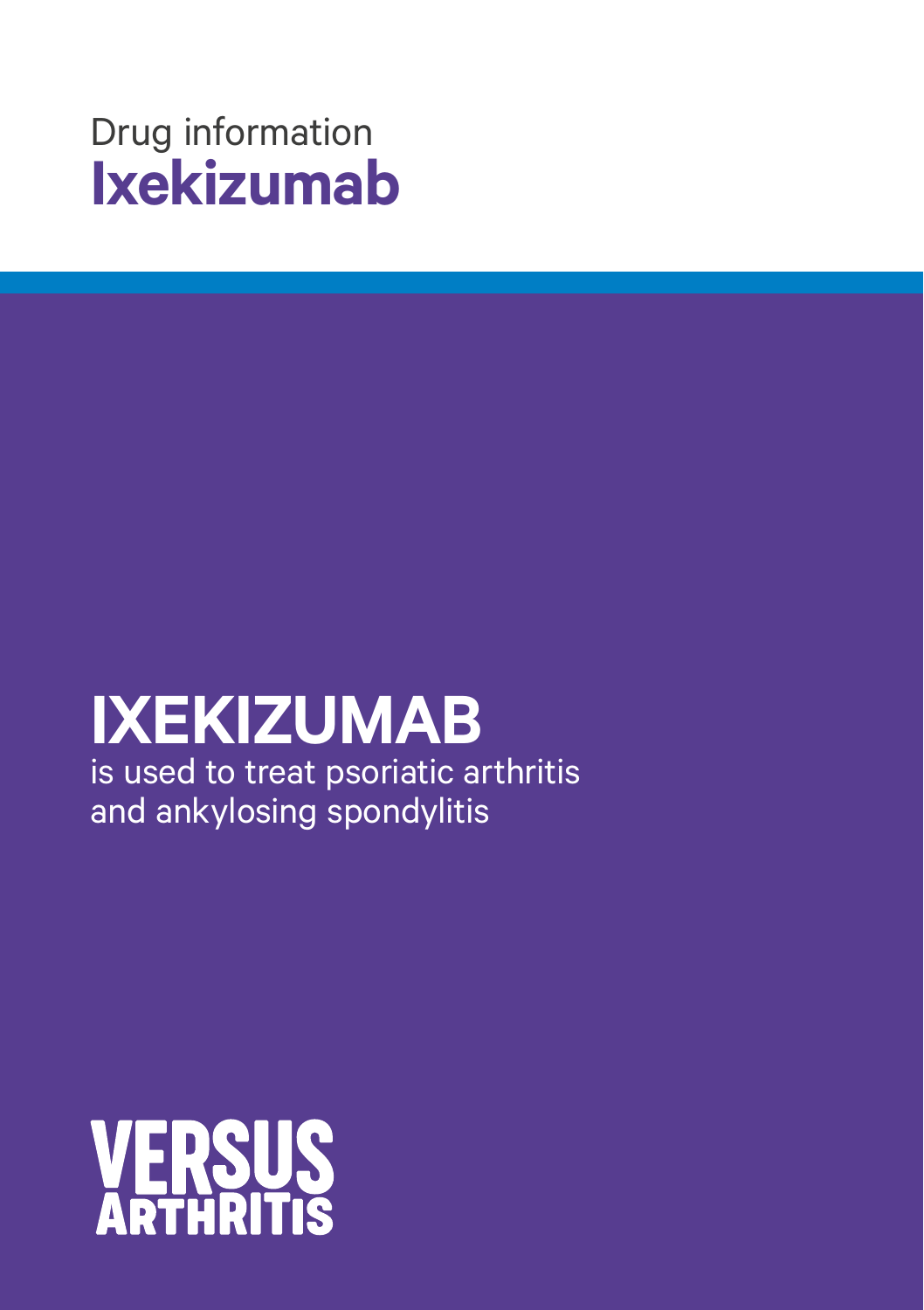#### **What is ixekizumab?**

Ixekizumab, trade name Taltz, is a type of biological therapy known as an interleukin inhibitor. It's used to treat psoriatic arthritis and ankylosing spondylitis.

In these conditions, too much of a protein called interleukin-17A is produced in the body. This causes inflammation, pain and damage to your joints. Interleukin inhibitors such as ixekizumab block these proteins and reduce this inflammation. This drug can also be used to treat the skin condition psoriasis.

It's a long-term treatment, so it may be around four or five months before you start to notice the benefits. It can be used alone or with the disease-modifying anti-rheumatic drug (DMARD) methotrexate.

## **Who can take ixekizumab?**

Ixekizumab won't be started if:

- your condition isn't active
- you haven't tried other treatments for your condition first
- you have an infection.

Before you're prescribed ixekizumab, your doctor may use a scoring system to assess how many of your joints are painful or swollen, as a measure of how active your condition is.

You may need blood tests and a chest X-ray before treatment to see whether the drug is suitable for you.

Your doctor may decide not to prescribe ixekizumab if:

- you've had repeated or serious infections in the past
- you have bowel conditions such as Crohn's disease or ulcerative colitis
- you're having phototherapy or other treatments for psoriasis
- you're pregnant, planning to become pregnant, or breastfeeding.

Your doctor will also check if you've previously been exposed to tuberculosis (TB). Even if you don't have symptoms, the bacteria that causes TB may still be present in the body and you may need treatment for this before starting ixekizumab.

You may also be checked for previous hepatitis infection and may be offered antiviral treatment to reduce the risk of hepatitis coming back.

Your doctor will also assess your risk of HIV infection and may suggest that you have a test for this before starting ixekizumab.

## **How is it taken?**

Ixekizumab is given by an injection under the skin, this is known as a subcutaneous injection.

You, your partner, or another family member can learn to give the injections at home.

Because it's a long-term treatment, it's important to keep taking ixekizumab, unless you have severe side effects:

- even if it doesn't seem to be working at first
- even when your symptoms improve, as this will help to keep your condition under control.

If you forget to take your ixekizumab contact your rheumatology team. They'll be able to advise you on when to take it next.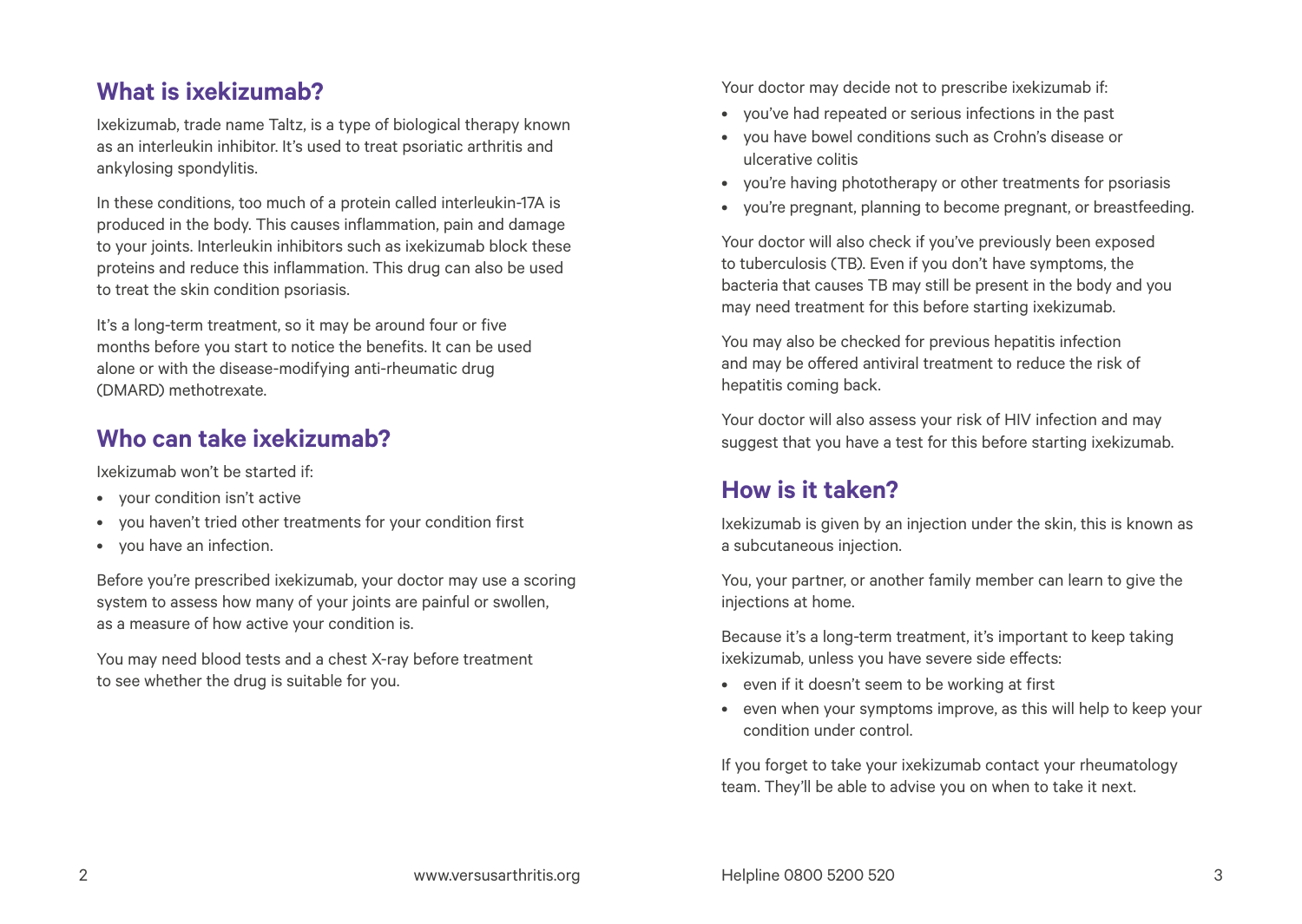#### **Possible risks and side effects?**

As with all drugs, some people will have side effects. The most common side effects with ixekizumab, aren't usually serious and include:

- a sore throat
- stuffy nose
- headaches
- soreness around the injection site.

Because ixekizumab affects the immune system, it can make you more likely to pick up infections. It can also make them harder to spot. Speak to your healthcare team immediately if you develop any signs of infection such as:

- a sore throat
- fever
- persistent cough
- diarrhoea

They may advise you to delay your next dose until you're better.

You should also see your doctor if you develop chickenpox or shingles or come into contact with someone who has them. These illnesses can be more severe if you're on ixekizumab. You may need antiviral treatment, and you may have to stop taking ixekizumab until you're better.

#### Tips to reduce your risk of infection

- Try to avoid close contact with people you know have an infection.
- Wash your hands regularly and carry around a small bottle of antibacterial hand gel.
- Keep your mouth clean by brushing your teeth regularly.
- Stop smoking if you're a smoker.
- Make sure your food is stored and prepared properly.
- Try to keep your house clean and hygienic, especially the kitchen, bathrooms and toilets.

# **Carrying an alert card**

It's recommended that you carry a biological therapy alert card so anyone treating you will know that you're on ixekizumab. Ask your rheumatology team for a card.

## **Effects on other treatments**

You can take methotrexate and ixekizumab at the same time. You can also carry on taking non-steroidal anti-inflammatory drugs (NSAIDs) or painkillers, if needed, unless your doctor advises otherwise.

Check with your doctor before starting any new treatments and remember to mention you're on ixekizumab if you're treated by anyone other than your usual rheumatology team.

Don't use complementary treatments, such as herbal remedies, without discussing this first with your doctor or pharmacist as some of them could react with ixekizumab.

## **Vaccinations**

It's best to discuss vaccinations with your healthcare team and, if possible, to have any vaccinations you may need before you start taking ixekizumab.

Live vaccines aren't usually recommended for people who are already on ixekizumab. These include measles, mumps and rubella (MMR), tuberculosis (BCG) and yellow fever vaccines.

The Zostavax shingles vaccine is also a live vaccine and isn't recommended for people who are on ixekizumab. However, a nonlive shingles vaccine (Shingrix) is available so you may be able to have this instead.

It's recommended that you have the vaccination against COVID-19 as well as the pneumonia vaccine and the yearly flu vaccine while taking ixekizumab. These vaccines are not live so, it's safe for you to have them.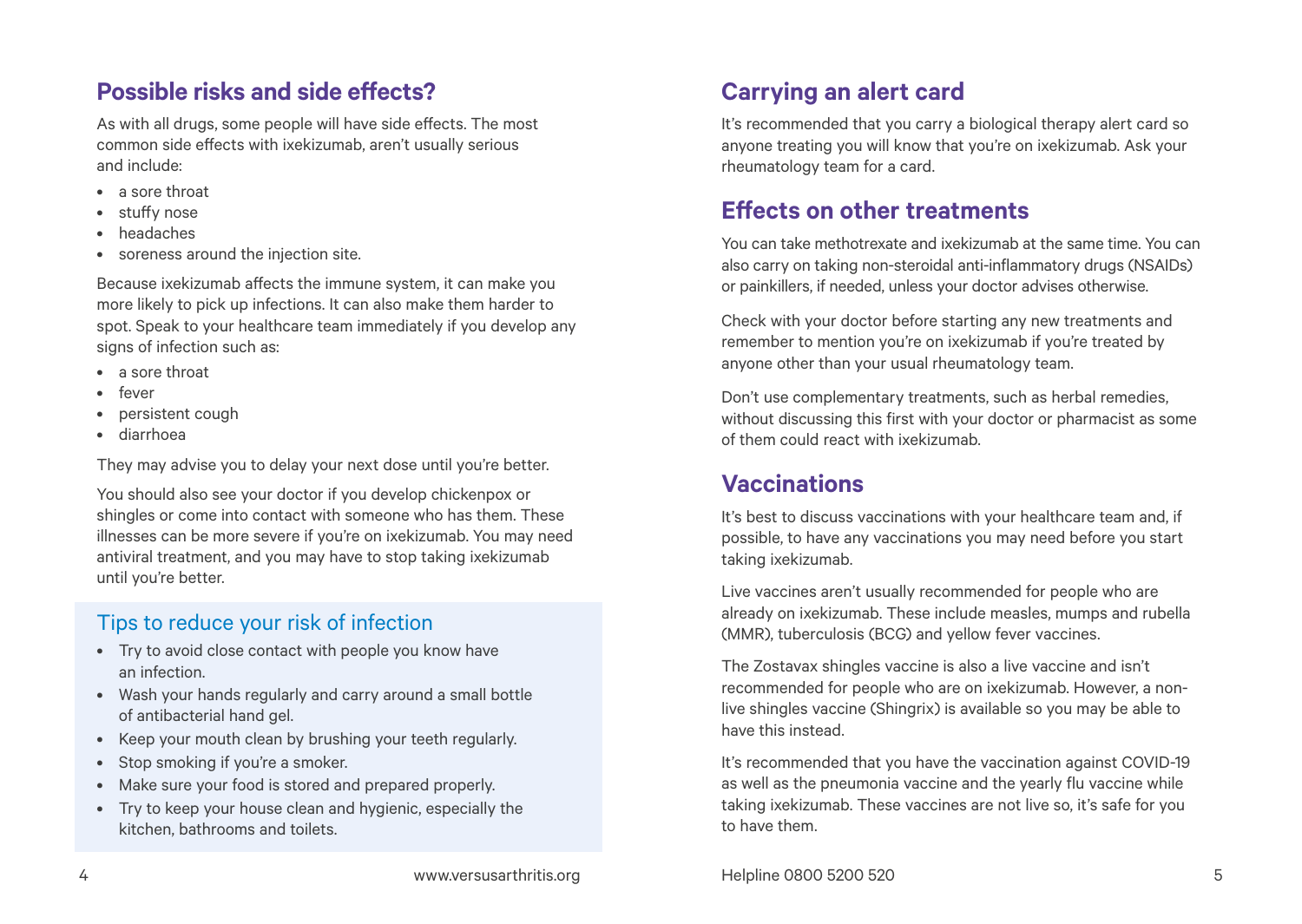#### **Having an operation**

If you're thinking about having an operation or dental surgery, talk this over with your specialists, as ixekizumab may increase the risk of getting an infection after surgery. Depending on the type of surgery, you may be advised to stop ixekizumab for a time before and after surgery.

# **Alcohol**

There's no need to avoid alcohol while taking ixekizumab.

Guidelines state that adults shouldn't have more than 14 units a week, and that they should be spread out over the course of the week. In some circumstances your doctor may advise lower limits.

You can find out more about units of alcohol at: [www.drinkaware.co.uk](http://www.drinkaware.co.uk) 

## **Fertility, pregnancy and breastfeeding**

There's limited information available about how ixekizumab might affect pregnancy. If you're thinking of trying for a baby, talk to your doctor. People who could become pregnant should use contraception while taking ixekizumab and for at least 10 weeks after stopping treatment.

Similarly, we don't yet know whether ixekizumab passes into human milk, so you shouldn't take ixekizumab if you're breastfeeding.

There is currently no information available on whether ixekizumab might affect fertility in both men and women.

# **Where to go for more information**

This leaflet is a guide to izekizumab, its benefits and potential side effects. If there's anything else you'd like to know about this drug, just ask the healthcare professionals in charge of your care.

You can also call our free helpline on 08005200520, where our trained advisors can offer support and advice on your type of arthritis.

Visit our website www.versusarthritis.org to find out more.

#### Thank you!

A team of people helped us create this booklet. We would like to thank Carol McCrum, Janet Ball and Raj Amarnani for reviewing this booklet.

We would also like to give a special thank you to the people who shared their opinions and thoughts on the booklet. Your contributions make sure the information we provide is relevant and suitable for everyone.